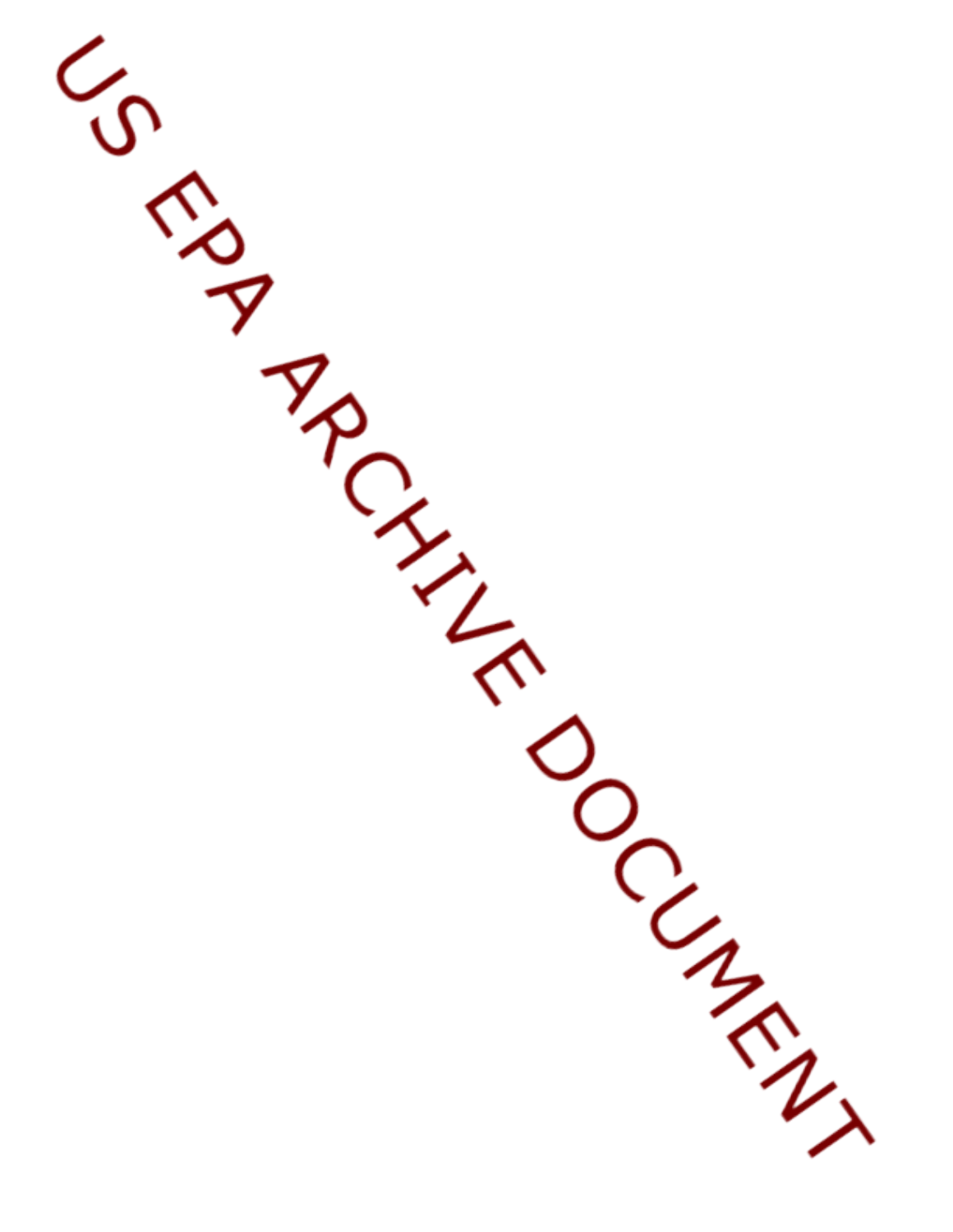

# Portable Technologies for Measuring Lead in Dust

The U.S. EPA Environmental Technology Verification (ETV) Program's Site Characterization and Monitoring Technologies (SCMT) Pilot, which was operated by Oak Ridge National Laboratory (ORNL) under an interagency agreement with EPA, and was an element of the Advanced Monitoring Systems (AMS) Center, has verified the performance of six field screening analyzers for lead in dust.<sup>1</sup> A technical panel of experts in lead testing, which included representation from the U.S. Department of Housing and Urban Development (HUD), National Institute for Occupational Safety and Health, National Institute of Standards and Technology, American Industrial Hygiene Association, Massachusetts Childhood Lead Poisoning and Prevention Program, and several EPA offices, including the Office of Pollution Prevention and Toxics, assisted with the design of the verification test and the reporting of results. These portable analyzers allow quick identification of lead levels in dust onsite and enable the user to react to potential health risks in a timely manner.

# **Technology Description and Verification Testing**

The technologies verified by the ETV Program are portable and designed to be used to analyze dust samples in the field. The verified technologies use either X-ray fluorescence (XRF) or anodic stripping voltammetry (ASV). XRF allows for non-destructive analysis of a sample. This technique uses a radioisotope source or X-ray tube to excite lead atoms in the sample. The atoms, in turn, emit characteristic X-rays that are detected, quantified, and identified by the spectrometer. ASV is a destructive analysis method. A test sample is contacted with acid to bring lead into solution. The solution is subsequently mixed with a buffer salt solution. Lead in the solution is plated on and then stripped off an electrode. Each metal will strip from the electrode at a different potential, allowing for its identification, while the amount of current produced is quantified and correlated to sample concentration. **Table 1** identifies the six ETV-verified technologies and the technique used by each.

A primary objective of the ETV test was to assess whether



the participating field portable technologies produced results that were comparable to National Lead Laboratory Accreditation Program (NLLAP) recognized data. During verification testing, 160 dust wipe samples were analyzed. These wipe samples were [verifications/vcenter1-22.html](http://www.epa.gov/etv/verifications/vcenter1-22.html).<br>**A verified lead in dust analyzer** analyzed. These

#### **Environmental, Health, and Regulatory Background of Lead at a Glance**

Lead is a highly toxic metal that was used for many years in products (e.g., as a pigment in paint products) found in and around homes. Lead may cause a range of health effects, such as behavioral problems and learning disabilities, and, at high levels of exposure, can result in brain damage or death. Research suggests that the primary sources of lead exposure for most children are deteriorating lead-based paint, lead contaminated dust, and lead contaminated residential soil. Children six years old and under are most at risk because their bodies are growing quickly.

The Centers for Disease Control and Prevention have determined in children elevated blood lead levels (BLLs) of 10 micrograms per deciliter or higher are associated with adverse health effects. To address the hazards of lead poisoning, the U.S. Consumer Product Safety Commission banned lead-based paint in 1978. However, homes built prior to 1978 are still in use and may have interior or exterior paint containing lead. In 1992, the U.S. Congress enacted the Residential Lead-Based Paint Hazard Reduction Act. Under this act, EPA and other federal agencies such as HUD established numerical standards for hazardous levels of lead in dust for pre-1978 housing and childoccupied facilities, required disclosure of known lead-based paint and lead-based paint hazards to buyers and tenants, and provided grants for low-income families who occupy lead-based-paint hazards in private housing. The grants include clean-up, control, testing, awareness, and training.

wipes contained between 2 and 1,500 micrograms of lead per dust wipe, which is representative of levels found in house dust wipe samples collected using ASTM methods. The ETV Program evaluated the technologies on the following performance parameters: precision, accuracy, comparability to NLLAP recognized laboratory results, detectable blanks, false positive results, false negative results and other parameters. **Table 2** summarizes some of the performance data for the individual verified technologies. Additional information is available in the full verification reports and verification summary statements which can be found at [http://www.epa.gov/etv/](http://www.epa.gov/etv/verifications/vcenter1-22.html)

 ${}^{1}$ The ETV Program operates largely as a public-private partnership through competitive cooperative agreements with non-profit research institutes. The program provides objective quality-assured data on the performance

 $\overline{\mathbf{d}}$ 

**NO2-**

eog